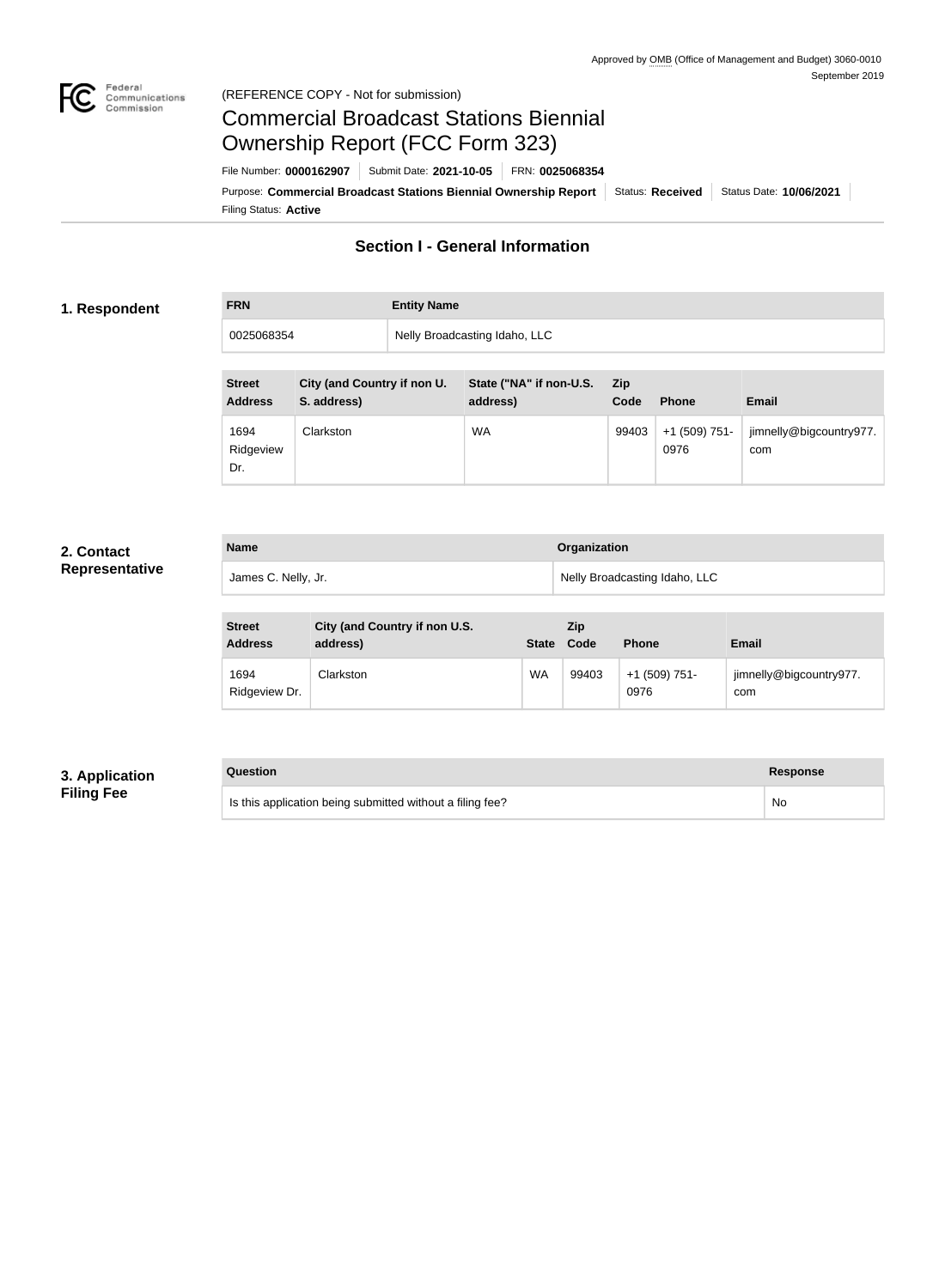| <b>Fees</b> | <b>Application Type</b> | <b>Form Number</b> | <b>Fee Code</b> | Quantity        | <b>Fee Amount</b> | <b>Subtotal</b> |
|-------------|-------------------------|--------------------|-----------------|-----------------|-------------------|-----------------|
|             | Biennial                | Form 323           | <b>MAR</b>      | $\sqrt{2}$<br>_ | 85                | \$170.00        |
|             |                         |                    |                 |                 | Total             | \$170.00        |

# **4. Nature of Respondent**

|  | (a) Provide the following information about the Respondent: |                           |  |
|--|-------------------------------------------------------------|---------------------------|--|
|  | <b>Relationship to stations/permits</b>                     | Licensee                  |  |
|  | <b>Nature of Respondent</b>                                 | Limited liability company |  |

**(b) Provide the following information about this report:**

| <b>Purpose</b> | Biennial                                                                                                                                                                               |
|----------------|----------------------------------------------------------------------------------------------------------------------------------------------------------------------------------------|
| "As of" date   | 10/01/2021                                                                                                                                                                             |
|                | When filing a biennial ownership report or validating<br>and resubmitting a prior biennial ownership report, this<br>date must be Oct. 1 of the year in which this report is<br>filed. |

# **5. Licensee(s) and Station(s)**

## **Respondent is filing this report to cover the following Licensee(s) and station(s):**

| Licensee/Permittee Name       | <b>FRN</b> |
|-------------------------------|------------|
| Nelly Broadcasting Idaho, LLC | 0025068354 |

| Fac. ID No. | <b>Call Sign</b> | <b>City</b>        | <b>State</b> | <b>Service</b> |
|-------------|------------------|--------------------|--------------|----------------|
| 134         | <b>K221BA</b>    | <b>GRANGEVILLE</b> | ID           | <b>FX</b>      |
| 136         | KORT-FM          | <b>GRANGEVILLE</b> | ID           | <b>FM</b>      |
| 138         | <b>KORT</b>      | <b>GRANGEVILLE</b> | ID           | AM             |
| 139         | <b>K240AP</b>    | <b>PIERCE</b>      | ID           | <b>FX</b>      |

# **Section II – Biennial Ownership Information**

**1. 47 C.F.R. Section 73.3613 and Other Documents**

Licensee Respondents that hold authorizations for one or more full power television, AM, and/or FM stations should list all contracts and other instruments set forth in 47 C.F.R. Section 73.3613(a) through (c) for the facility or facilities listed on this report. In addition, attributable Local Marketing Agreements (LMAs) and attributable Joint Sales Agreements (JSAs) must be disclosed by the licensee of the brokering station on its ownership report. If the agreement is an attributable LMA, an attributable JSA, or a network affiliation agreement, check the appropriate box. Otherwise, select "Other." Non-Licensee Respondents, as well as Licensee Respondents that only hold authorizations for Class A television and/or low power television stations, should select "Not Applicable" in response to this question.

| <b>Document Information</b>           |                             |  |
|---------------------------------------|-----------------------------|--|
| Description of contract or instrument | Certificate or Organization |  |
| Parties to contract or instrument     | Idaho Secretary of State    |  |
| Date of execution                     | 07/2015                     |  |
| Date of expiration                    | No expiration date          |  |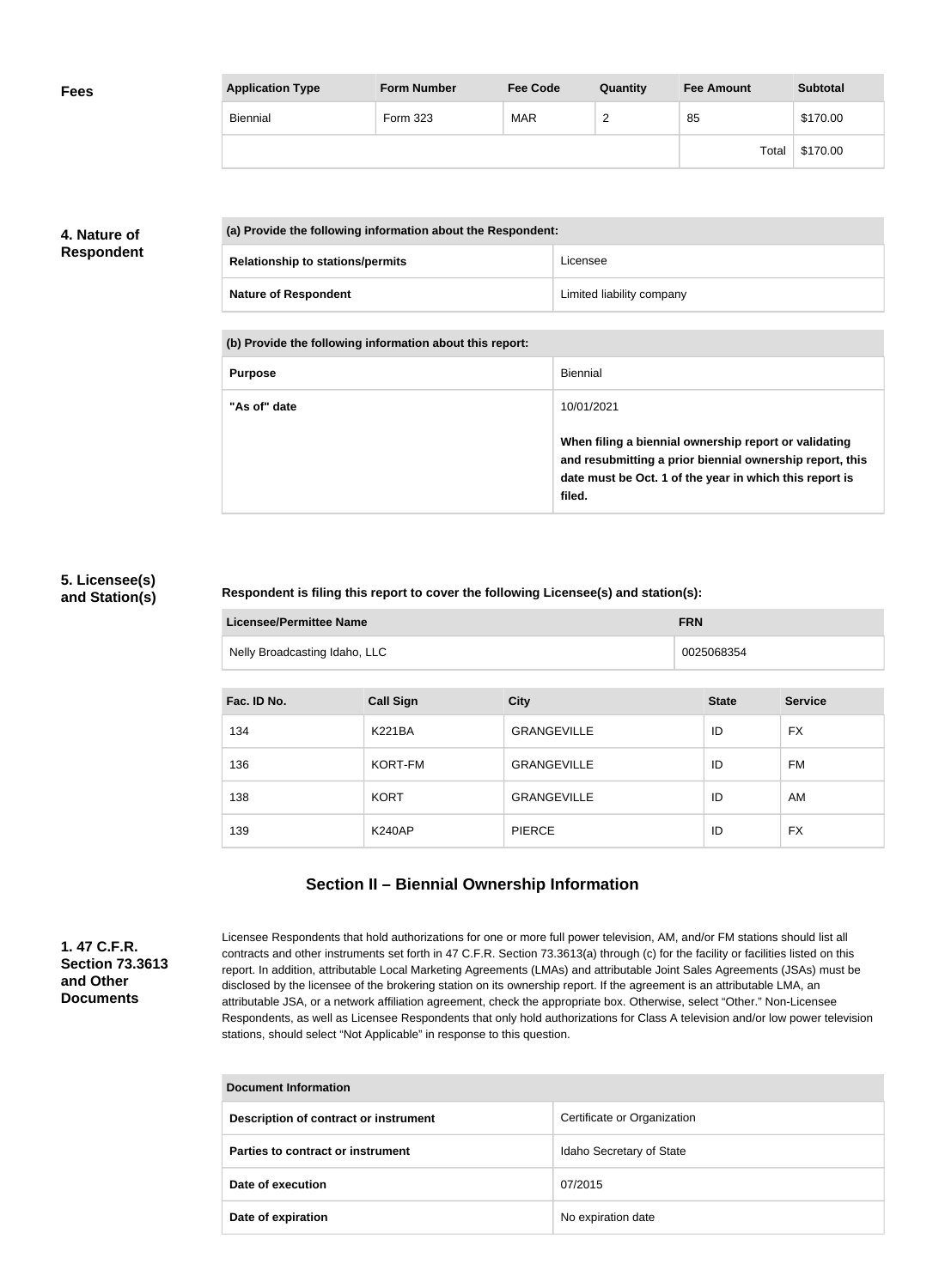#### **Document Information**

| Description of contract or instrument           | <b>Promissory Note</b>                                            |
|-------------------------------------------------|-------------------------------------------------------------------|
| Parties to contract or instrument               | Nelly Broadcasting Idaho, LLC (Maker) 4-K Radio, Inc.<br>(Holder) |
| Date of execution                               | 10/2015                                                           |
| Date of expiration                              | 11/2022                                                           |
| <b>Agreement type</b><br>(check all that apply) | Other<br><b>Agreement Type: Promissory Note</b>                   |

### **2. Ownership Interests**

**(a)** Ownership Interests. This Question requires Respondents to enter detailed information about ownership interests by generating a series of subforms. Answer each question on each subform. The first subform listing should be for the Respondent itself. If the Respondent is not a natural person, also list each of the officers, directors, stockholders, non-insulated partners, non-insulated members, and any other persons or entities with a direct attributable interest in the Respondent pursuant to the standards set forth in 47 C.F.R. Section 73.3555. (A "direct" interest is one that is not held through any intervening companies or entities.) List each interest holder with a direct attributable interest in the Respondent separately.

Leave the percentage of total assets (Equity Debt Plus) field blank for an interest holder unless that interest holder has an attributable interest in the Respondent solely on the basis of the Commission's Equity Debt Plus attribution standard, 47 C.F.R. Section 73.3555, Note 2(i).

In the case of vertical or indirect ownership structures, list only those interests in the Respondent that also represent an attributable interest in the Licensee(s) for which the report is being submitted.

Entities that are part of an organizational structure that includes holding companies or other forms of indirect ownership must file separate ownership reports. In such a structure do not report, or file a separate report for, any interest holder that does not have an attributable interest in the Licensee(s) for which the report is being submitted.

Please see the Instructions for further detail concerning interests that must be reported in response to this question.

The Respondent must provide an FCC Registration Number for each interest holder reported in response to this question. Please see the Instructions for detailed information and guidance concerning this requirement.

| o moranda moranda e                                   |                                     |                      |
|-------------------------------------------------------|-------------------------------------|----------------------|
| <b>FRN</b>                                            | 0025068354                          |                      |
| <b>Entity Name</b>                                    | Nelly Broadcasting Idaho, LLC       |                      |
| <b>Address</b>                                        | PO Box                              |                      |
|                                                       | <b>Street 1</b>                     | 1694 Ridgeview Dr.   |
|                                                       | <b>Street 2</b>                     |                      |
|                                                       | <b>City</b>                         | Clarkston            |
|                                                       | State ("NA" if non-U.S.<br>address) | <b>WA</b>            |
|                                                       | <b>Zip/Postal Code</b>              | 99403                |
|                                                       | Country (if non-U.S.<br>address)    | <b>United States</b> |
| <b>Listing Type</b>                                   | Respondent                          |                      |
| <b>Positional Interests</b><br>(check all that apply) | Respondent                          |                      |
|                                                       |                                     |                      |

#### **Ownership Information**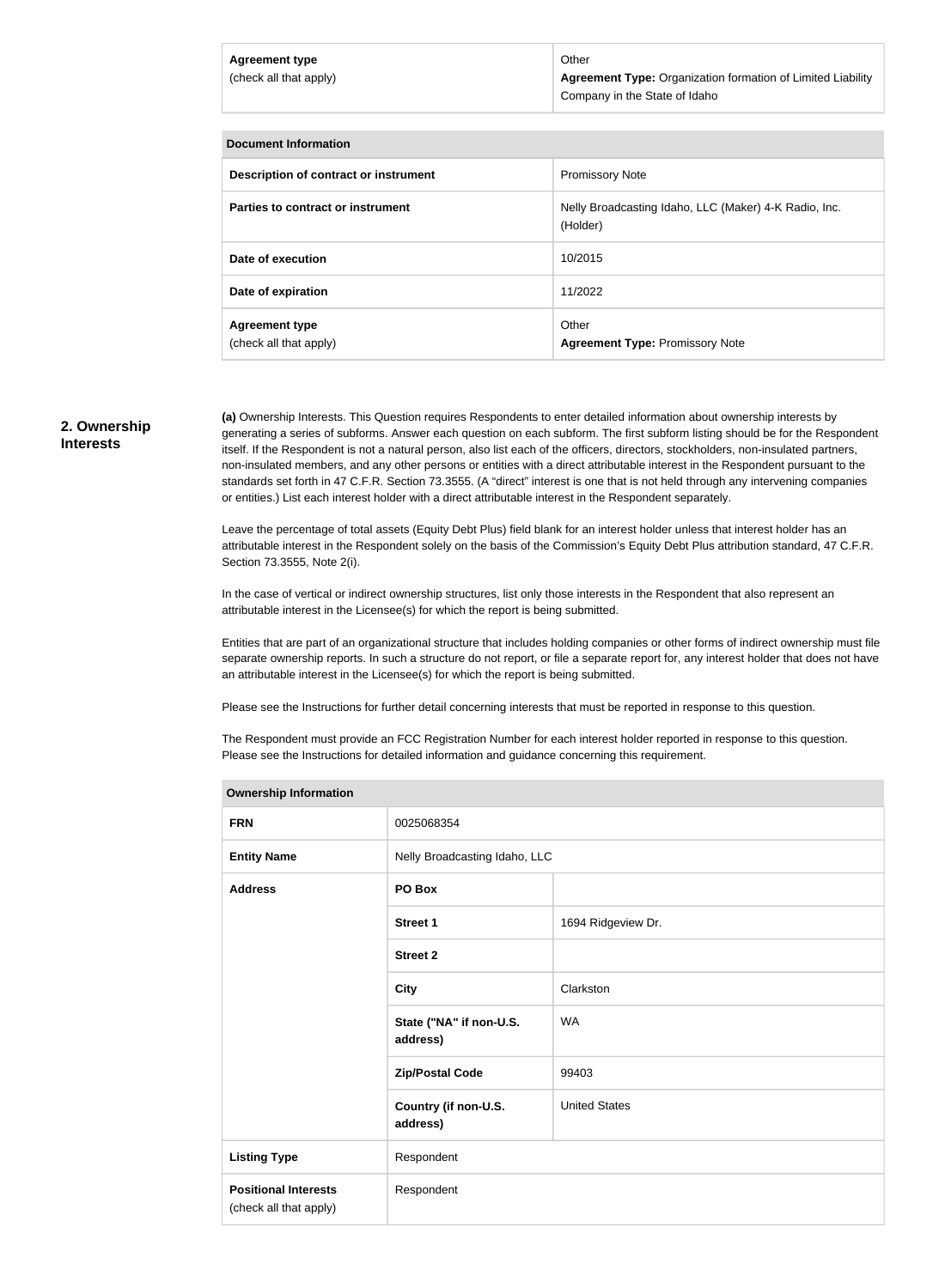| <b>Tribal Nation or Tribal</b><br><b>Entity</b>                                                                            | Interest holder is not a Tribal nation or Tribal entity |                |                             |  |
|----------------------------------------------------------------------------------------------------------------------------|---------------------------------------------------------|----------------|-----------------------------|--|
| <b>Interest Percentages</b><br>(enter percentage values<br>from 0.0 to 100.0)                                              | Voting                                                  | $0.0\%$        | <b>Jointly Held?</b><br>No. |  |
|                                                                                                                            | <b>Equity</b>                                           | $0.0\%$        |                             |  |
|                                                                                                                            | <b>Total assets (Equity Debt</b><br>Plus)               | $0.0\%$        |                             |  |
| Does interest holder have an attributable interest in one or more broadcast stations<br>that do not appear on this report? |                                                         | N <sub>o</sub> |                             |  |

### **Ownership Information**

| <b>FRN</b>                                                                    | 9990131510                                                                                  |                        |                            |  |
|-------------------------------------------------------------------------------|---------------------------------------------------------------------------------------------|------------------------|----------------------------|--|
| <b>Name</b>                                                                   | James C. Nelly, Jr.                                                                         |                        |                            |  |
| <b>Address</b>                                                                | PO Box                                                                                      |                        |                            |  |
|                                                                               | <b>Street 1</b>                                                                             | 2470 Appleside Blvd.   |                            |  |
|                                                                               | <b>Street 2</b>                                                                             | Suite B                |                            |  |
|                                                                               | <b>City</b>                                                                                 | Clarkston              |                            |  |
|                                                                               | State ("NA" if non-U.S.<br>address)                                                         | <b>WA</b>              |                            |  |
|                                                                               | <b>Zip/Postal Code</b>                                                                      | 99403                  |                            |  |
|                                                                               | Country (if non-U.S.<br>address)                                                            | <b>United States</b>   |                            |  |
| <b>Listing Type</b>                                                           | Other Interest Holder                                                                       |                        |                            |  |
| <b>Positional Interests</b><br>(check all that apply)                         | LC/LLC/PLLC Member                                                                          |                        |                            |  |
| Citizenship, Gender,                                                          | <b>Citizenship</b>                                                                          | <b>US</b>              |                            |  |
| <b>Ethnicity, and Race</b><br><b>Information (Natural</b><br>Persons Only)    | Gender                                                                                      | Male                   |                            |  |
|                                                                               | <b>Ethnicity</b>                                                                            | Not Hispanic or Latino |                            |  |
|                                                                               | Race                                                                                        | White                  |                            |  |
| <b>Interest Percentages</b><br>(enter percentage values<br>from 0.0 to 100.0) | <b>Voting</b>                                                                               | 50.0%                  | <b>Jointly Held?</b><br>No |  |
|                                                                               | <b>Equity</b>                                                                               | 50.0%                  |                            |  |
|                                                                               | <b>Total assets (Equity Debt</b><br>Plus)                                                   | 50.0%                  |                            |  |
|                                                                               | Does interest holder have an attributable interest in one or more broadcast stations<br>Yes |                        |                            |  |

**that do not appear on this report?**

#### **Ownership Information**

| <b>FRN</b>     | 9990131512      |                      |
|----------------|-----------------|----------------------|
| <b>Name</b>    | Darcy Nelly     |                      |
| <b>Address</b> | PO Box          |                      |
|                | <b>Street 1</b> | 2470 Appleside Blvd. |
|                |                 |                      |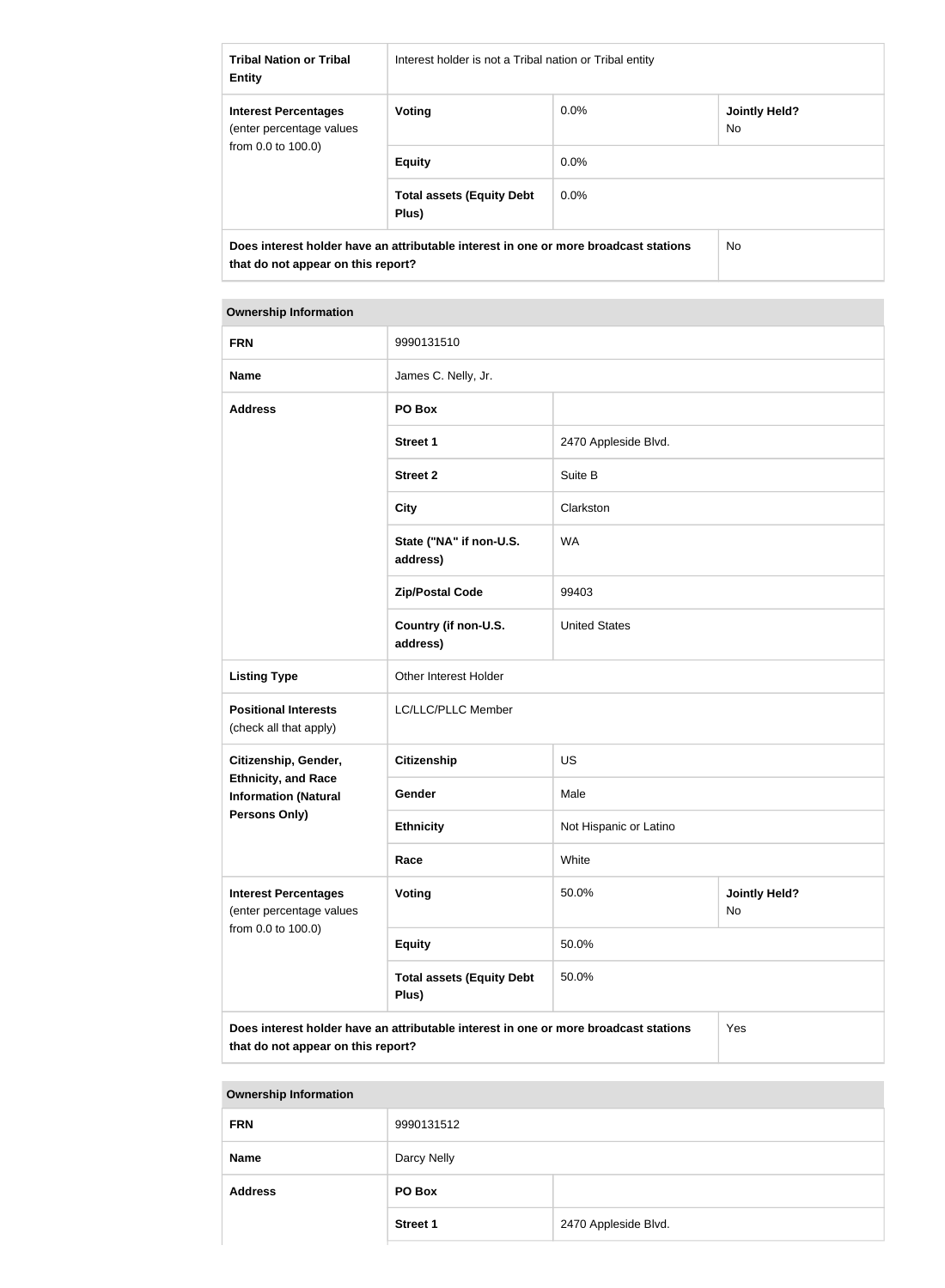|                                                                                                                                                                                                      | <b>Street 2</b>                           | Suite B                |                            |  |
|------------------------------------------------------------------------------------------------------------------------------------------------------------------------------------------------------|-------------------------------------------|------------------------|----------------------------|--|
|                                                                                                                                                                                                      | <b>City</b>                               | Clarkston              |                            |  |
|                                                                                                                                                                                                      | State ("NA" if non-U.S.<br>address)       | <b>WA</b>              |                            |  |
|                                                                                                                                                                                                      | <b>Zip/Postal Code</b>                    | 99403                  |                            |  |
|                                                                                                                                                                                                      | Country (if non-U.S.<br>address)          | <b>United States</b>   |                            |  |
| <b>Listing Type</b>                                                                                                                                                                                  | Other Interest Holder                     |                        |                            |  |
| <b>Positional Interests</b><br>(check all that apply)                                                                                                                                                | LC/LLC/PLLC Member                        |                        |                            |  |
| Citizenship, Gender,<br><b>Ethnicity, and Race</b><br><b>Information (Natural</b>                                                                                                                    | <b>Citizenship</b>                        | US                     |                            |  |
|                                                                                                                                                                                                      | Gender                                    | Female                 |                            |  |
| <b>Persons Only)</b>                                                                                                                                                                                 | <b>Ethnicity</b>                          | Not Hispanic or Latino |                            |  |
|                                                                                                                                                                                                      | Race                                      | White                  |                            |  |
| <b>Interest Percentages</b><br>(enter percentage values                                                                                                                                              | Voting                                    | 50.0%                  | <b>Jointly Held?</b><br>No |  |
| from 0.0 to 100.0)                                                                                                                                                                                   | <b>Equity</b>                             | 50.0%                  |                            |  |
|                                                                                                                                                                                                      | <b>Total assets (Equity Debt</b><br>Plus) | 50.0%                  |                            |  |
| Does interest holder have an attributable interest in one or more broadcast stations<br>that do not appear on this report?                                                                           |                                           |                        | Yes                        |  |
|                                                                                                                                                                                                      |                                           |                        |                            |  |
| (b) Respondent certifies that any interests, including equity, financial, or voting<br>interests, not reported in this filing are non-attributable.<br>If "No," submit as an exhibit an explanation. |                                           |                        | Yes                        |  |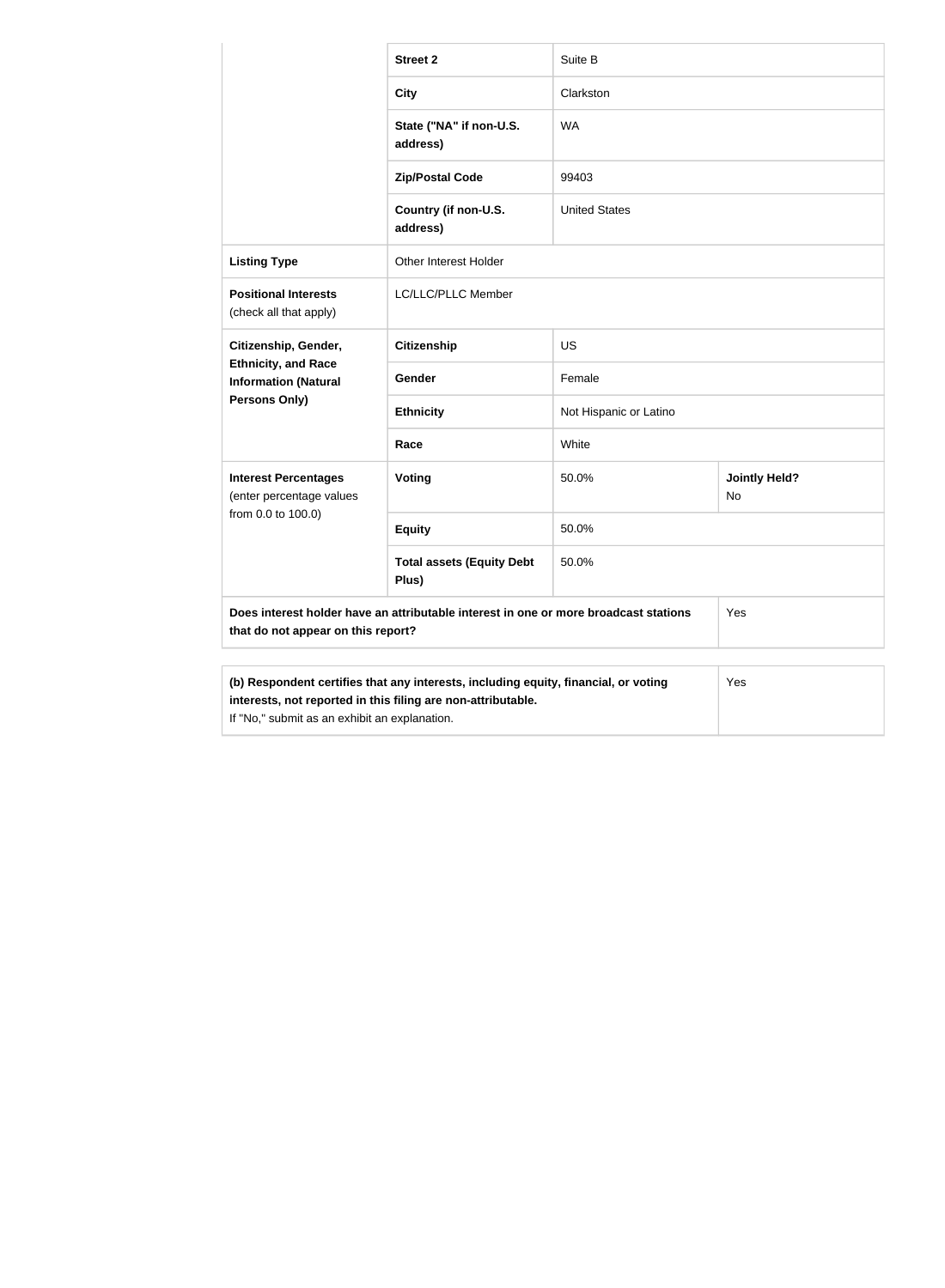

**(d) Are any of the individuals listed as an attributable interest holder in the Respondent married to each other or related to each other as parentchild or as siblings?** Yes

If "Yes," provide the following information for each such the relationship.

| <b>Fallilly INGIALIVIISHIPS</b> |            |             |                    |
|---------------------------------|------------|-------------|--------------------|
| <b>FRN</b>                      | 9990131510 | <b>Name</b> | James C. Nelly, Jr |
| <b>FRN</b>                      | 9990131512 | <b>Name</b> | Darcy Nelly        |
| Relationship                    | Spouses    |             |                    |

No

# **Family Relationships**

**(e) Is Respondent seeking an attribution exemption for any officer or director with duties wholly unrelated to the Licensee(s)?**

If "Yes," complete the information in the required fields and submit an Exhibit fully describing that individual's duties and responsibilities, and explaining why that individual should not be attributed an interest.

Attach a flowchart or similar document showing the Licensee's vertical ownership structure including the Licensee and all entities that have attributable interests in the Licensee. Licensees with a single parent entity may provide a brief explanatory textual Exhibit in lieu of a flowchart or similar document. Licensees without parent entities should so indicate in a textual Exhibit.

**Non-Licensee Respondents should select "N/A" in response to this question.**